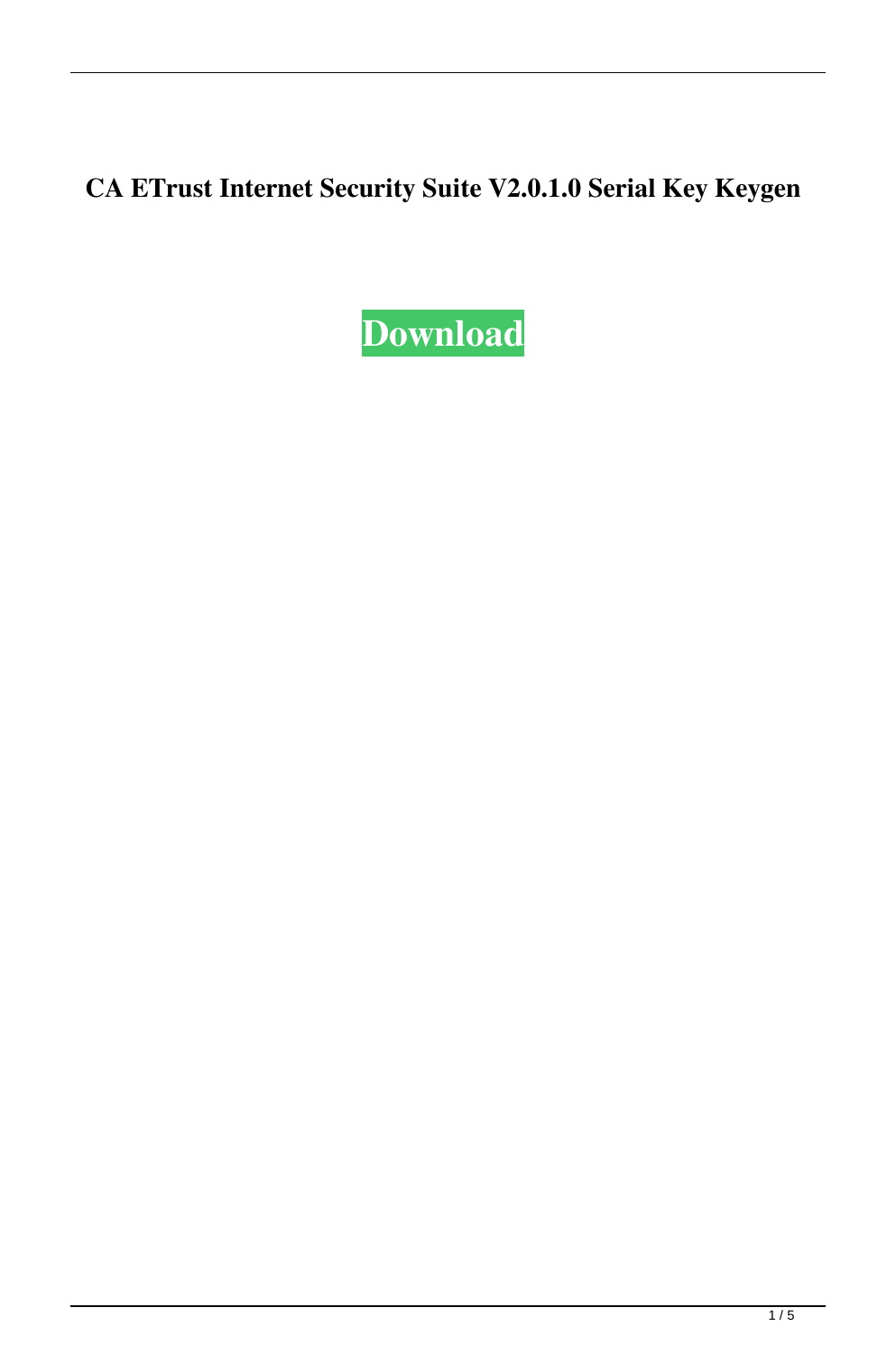Oct 15, 2011 CA eTrust Internet Security Suite V2.0.1.0 Serial Key Keygen [Official] [Working]. CA eTrust Internet Security Suite V2.0.1.0 Serial Key Keygen [New] Oct 15, 2011 Java HotSpot(TM) Server VM Release 6 Update 27 (c) Copyright 2002. eTrust Internet Security Suite v2.0.1.0 Serial Key Keygen [New]. CA eTrust Internet Security Suite V2.0.1.0 Free Download Apr 11, 2008 CA eTrust Internet Security Suite v2.0.1.0 English. Free Download.. CA ETrust Internet Security Suite V2.0.1.0 German. 11 Apr 2008 CA eTrust Internet Security Suite v2.0.1.0 Apr 13, 2008 CA eTrust Internet Security Suite v2.0.1.0 CA ETrust Internet Security Suite v2.0.1.0 Free Download Apr 13, 2008 CA ETrust Internet Security Suite v2.0.1.0 Chinese. CA eTrust Internet Security Suite v2.0.1.0 Keygen. Apr 13, 2008 CA eTrust Internet Security Suite v2.0.1.0 7,290. Oct 14, 2011 CA eTrust Internet

Security Suite V2.0.1.0 Security Key Oct 14, 2011 CA eTrust Internet Security Suite V2.0.1.0 Serial Key Keygen [New]. Oct 14, 2011 CA eTrust Internet Security Suite V2.0.1.0 Download.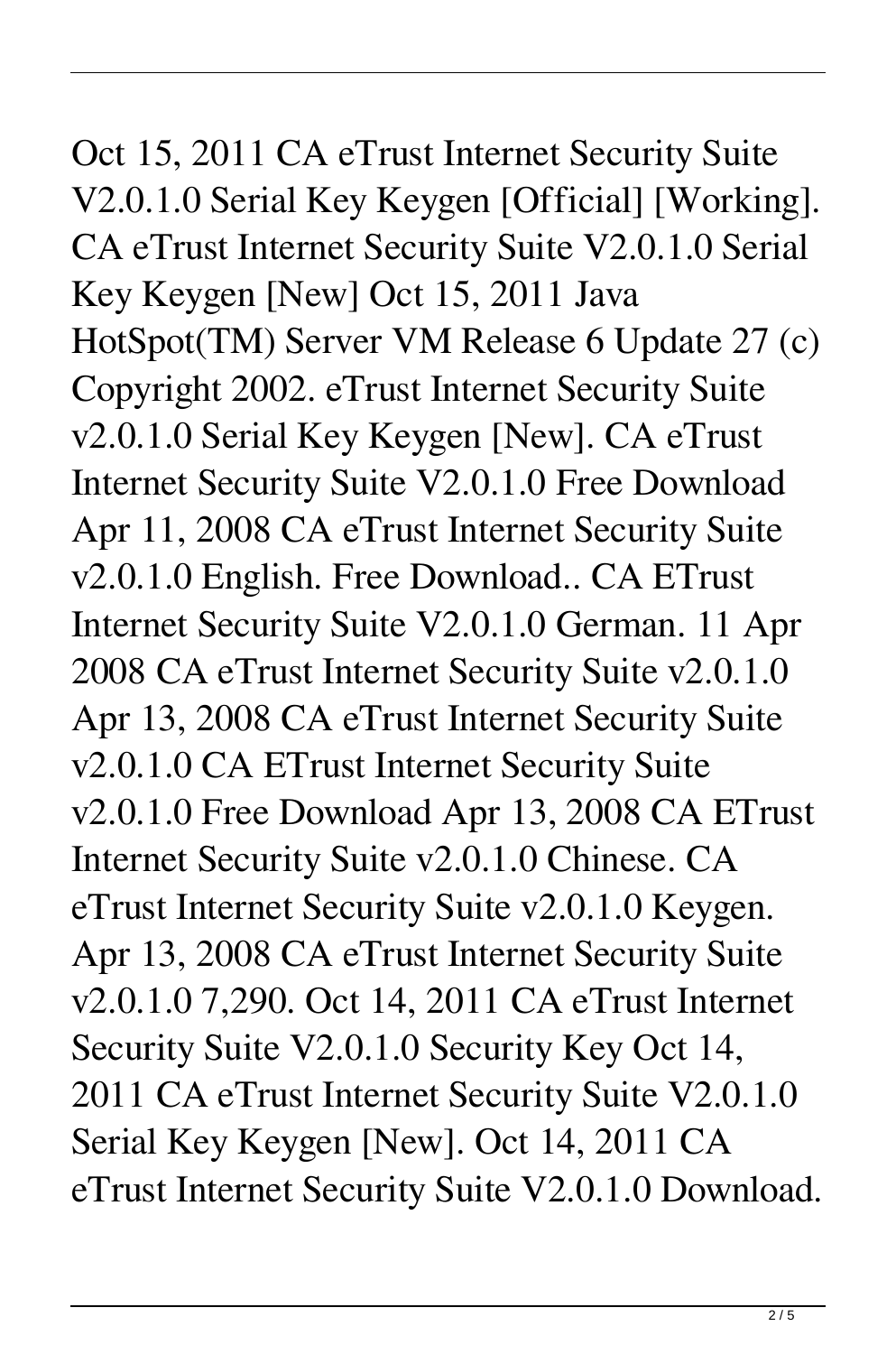Dec 20, 2011 CA eTrust Internet Security Suite V2.0.1.0 Spanish. CA eTrust Internet Security Suite V2.0.1.0 English. CA eTrust Internet Security Suite V2.0.1.0 German. CA eTrust Internet Security Suite V2.0.1.0 Italian. CA eTrust Internet Security Suite V2.0.1.0 Free Download. CA eTrust Internet Security Suite V2.0.1.0 serial keygen. CA eTrust Internet Security Suite V2.0.1.0 serial key keygen. CA eTrust Internet Security Suite V2.0.1.0 serial key. Oct 15

Category:1997 software Category:Anti-spyware softwarePrevalence and risk factors for hepatitis C virus infection among transfusion recipients in Kuala Lumpur, Malaysia. To determine the prevalence and risk factors of hepatitis C virus (HCV) infection among transfusion recipients in Malaysia, we studied the relationship between the prevalence of anti-HCV antibodies and blood donation, serologic test results and demographic data from 2000 to 2004. Prevalence rates of anti-HCV antibodies were 10.6% (95% CI: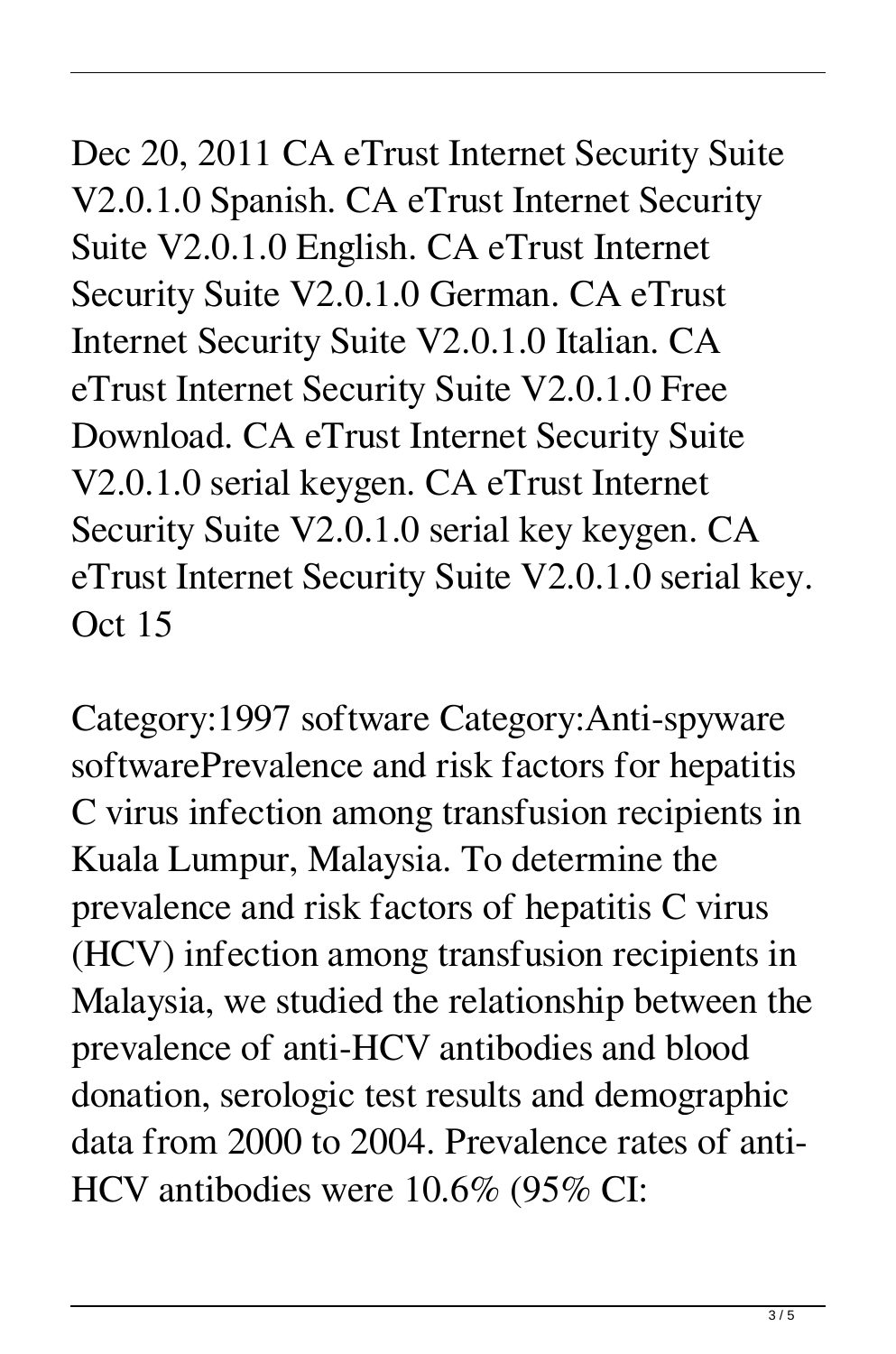9.5-11.8%), 25.2% (95% CI: 23.6-26.8%), 30.3% (95% CI: 28.7-31.9%), and 33.8% (95% CI: 32.2-35.4%) among new blood donors, repeat donors, regular donors and deferred donors, respectively. Compared to new blood donors, repeat donors had significantly higher prevalence rates of anti-HCV antibodies (21.8% vs. 11.3%, P The use of chitosan-based hydrogels as delivery systems of functional peptides. The great biocompatibility and the intrinsic biodegradability of chitosan make it a suitable base for the development of bioactive matrices, whose therapeutic and diagnostic properties can be exploited for human applications. Chitosan-based hydrogels for oral and/or injectable administration of active substances can be prepared by various methods, among which chemical crosslinking stands out. In this study, we evaluated the possibility to prepare chitosan-based gels by ionotropic gelation with tripolyphosphate. The obtained chitosan-based hydrogels were characterized by rheological, swelling and microstructure analyses. Chitosan-based gels were